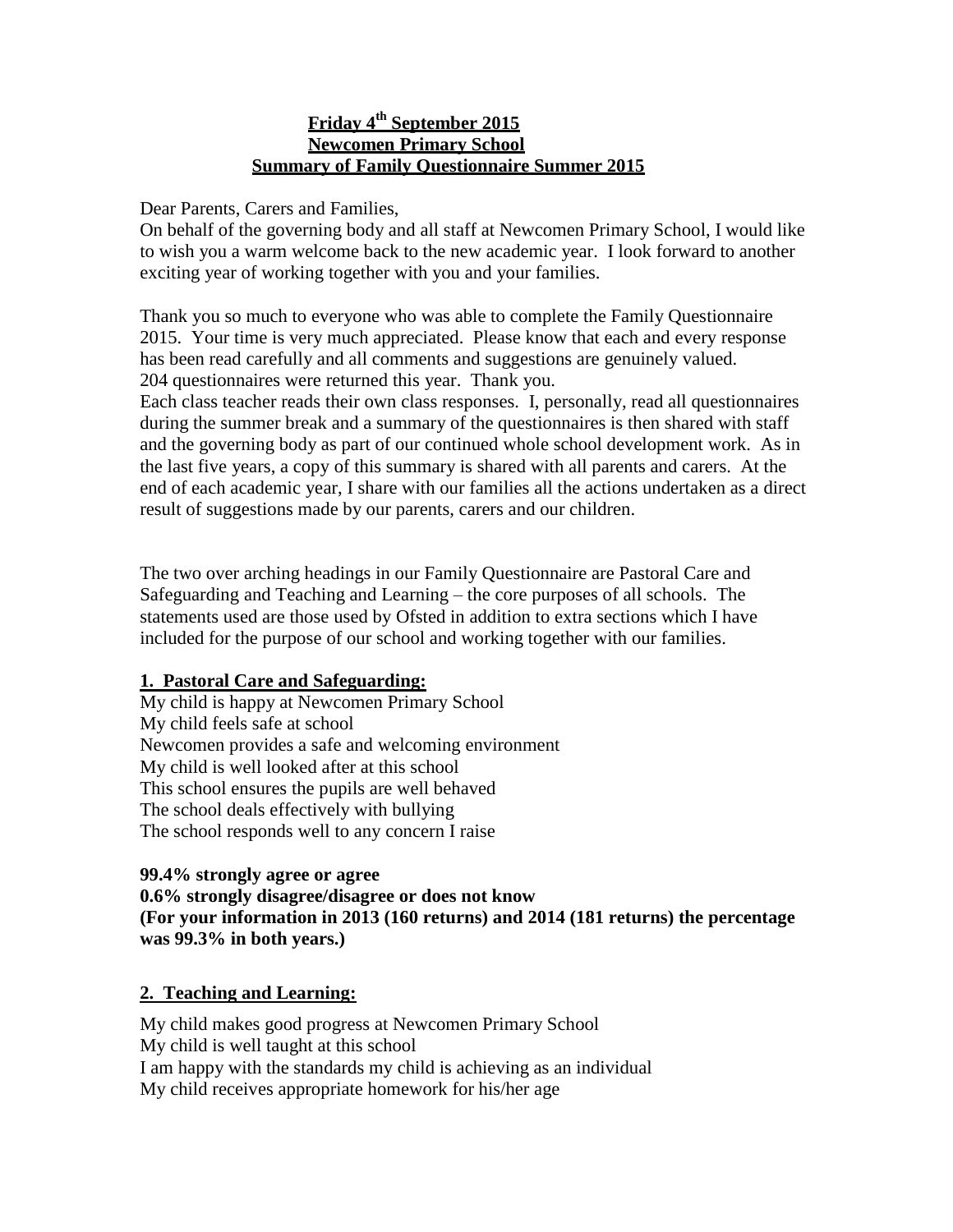I receive valuable information from the school about my child's progress The school is well led and managed I would recommend this school to another parent

**99.6% strongly agree or agree 0.4% strongly disagree/disagree or does not know (In 2013 and in 2014 this percentage was 98.6%).**

**I am sure you will agree the above percentages are overwhelmingly positive. In all aspects of Pastoral Care and Safeguarding and Teaching and Learning at Newcomen Primary School almost all responses strongly agreed or agreed.**

**Summary of Child's View 2015**

# **In the 204 questionnaires returned, 203 pupils evidenced they feel safe at school. (Question 5)**

**It was very clear from the children's comments on the child's page that our children love our school. (Questions 1, 2, 3 and 6)**

# **What is the best thing about Newcomen Primary School? What has been the best part of being in your class this year? (Exact wording of children used throughout.)**

'The hardworking pupils. Our spectacular family day. Our school is in the top 1% nationally! When we all made fresh bread. Getting the Head Teacher Award for the Courtesy Code of Conduct. The results. Speaking in the class assembly. The best thing is we are one big happy family. The best thing is we help the teachers. Going to Ryedale Folk Museum. The best thing is the celebrations we have. The dedicated teachers help us learn. If you were to visit our school, you would see that the best thing is we're a family. Getting 100% in my spellings. Getting into school council. Performing in Newcomen's Got Talent.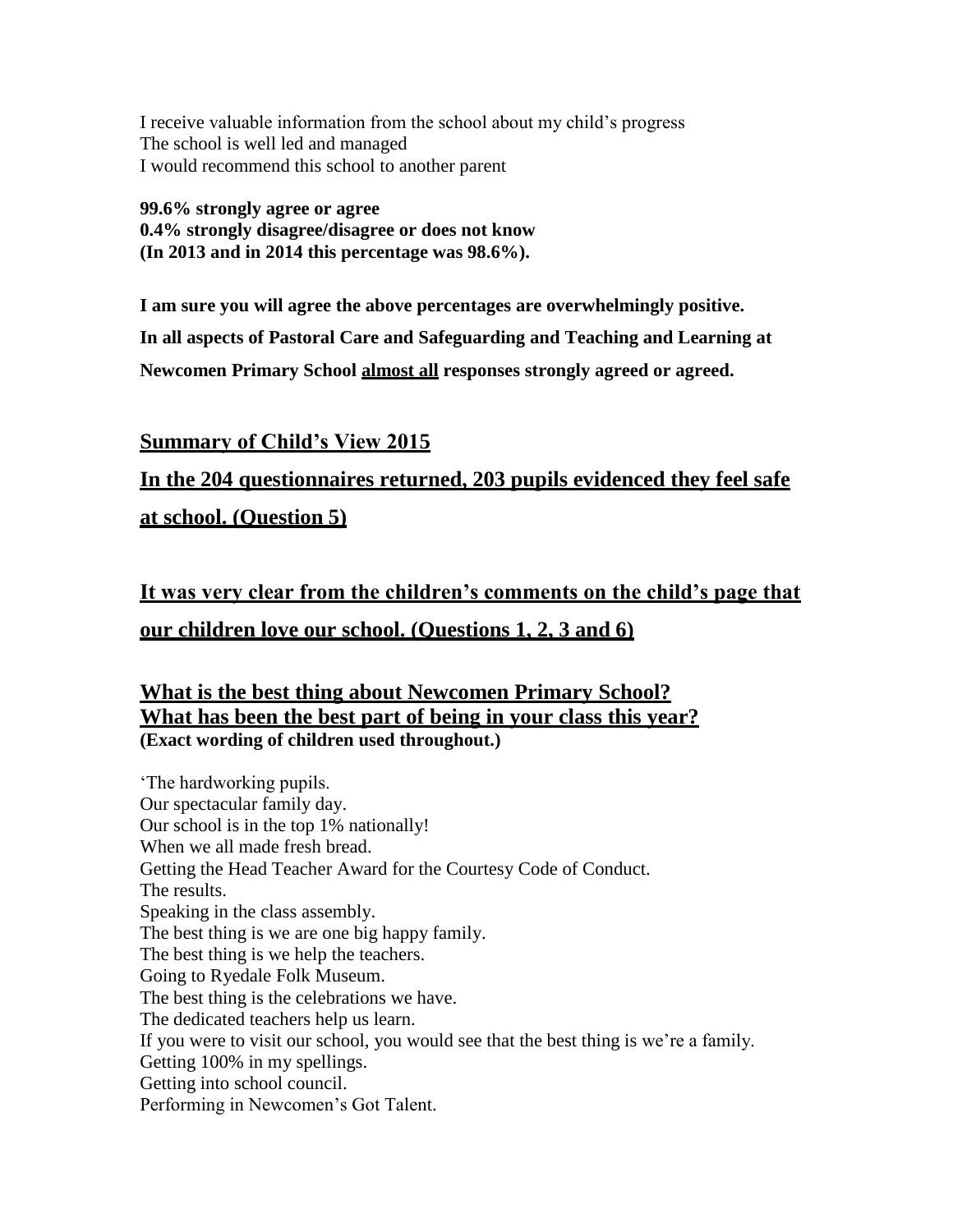Going on our residential to Edinburgh. We are the best school! Writing in pen. The staff because they help you and bring you up the right way. When we performed on Family day, I was proud because I gave my all. The MUGA and the scatter logs are the best. Best moment was when I achieved my Confidence in Water Certificate. Going to the Oriental Museum in Durham. Working as a team. We care about each other. We are all a Newcomen family. We have our own Newcomen Family. The teachers are the best. Being safe. Miss Pusztai makes sure the school is the very best. Everything. We have lovely teachers who help us learn. My proudest moment was getting my certificate for reading at home 100 times. Everyday is a new learning experience. We all believe, achieve, and succeed, Going on trips and getting the HT award. We get taught E-Safety. We have lots of rooms and space. All the adults are the best. Getting clever. Because we are the top school. Family Day and celebrating British Values. Staying in the gold pot. Getting 100% attendance. Writing lessons in Literacy. SATs exams. We have the 10 Commandments. The staff work so hard for us. I have a variety of fond memories here. The teachers always try their best to help us learn and understand. The teachers push you to the limit. The education here is the best. It is strict and we learn a lot and have high expectations. We have loving caring teachers who keep us safe and are there for us. We have different cultures in our school. Fortunately, we are all treated the same.'

## **Everyone learns in different ways. What helps you to learn? (Question 4)**

'I learn better in silence. I like quiet for concentration. Excellent teachers help me learn. One to one helps me learn.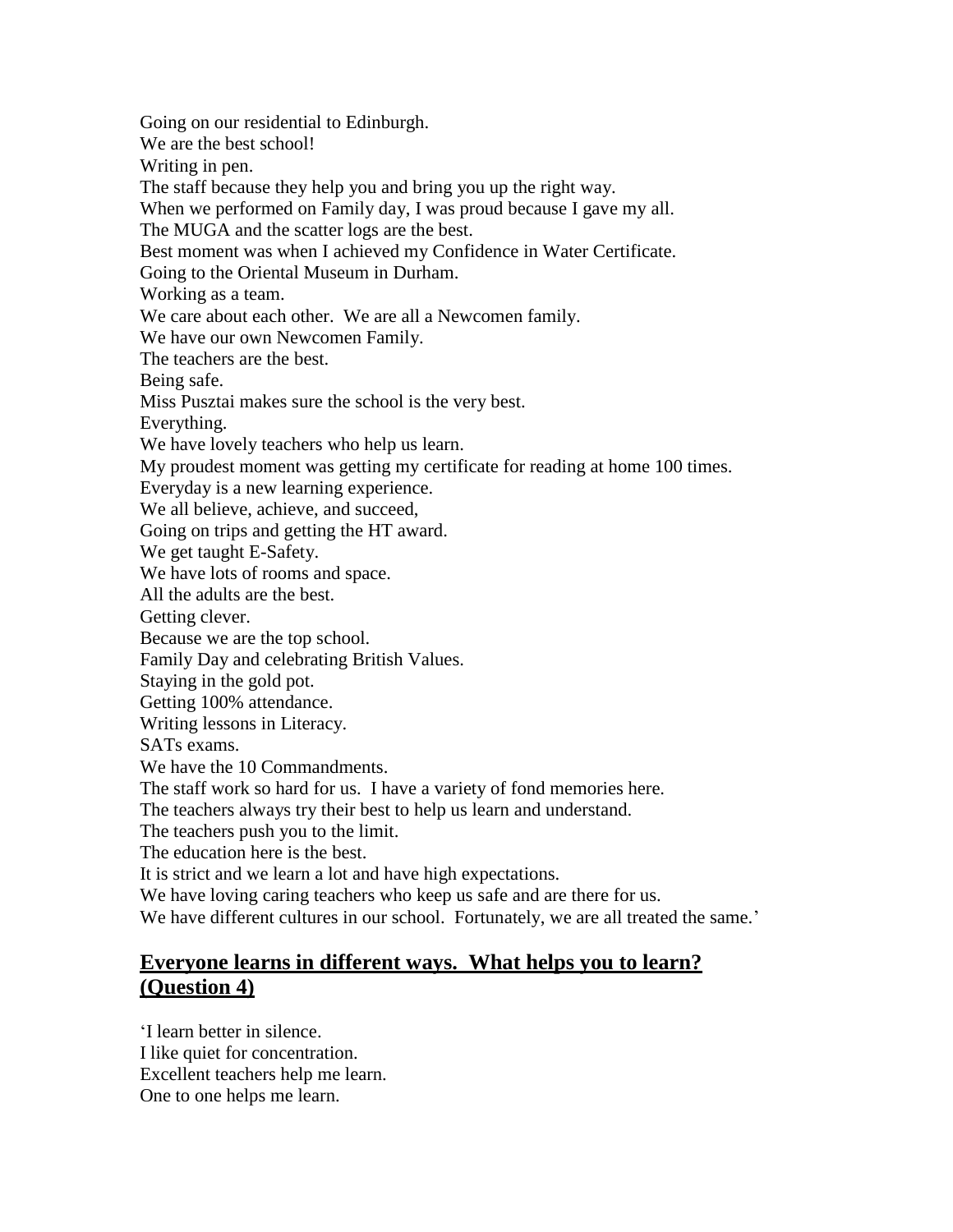I get lots of support in class. Booster classes. To visualise it. Having a quiet classroom. Research homework helps me. Concentrating and getting on with it. Practising helps me to learn because then I don't forget. Peace and quiet so I can take things in.'

# **How could we make our school even better? (Question 7)**

'You can't. I don't think we could. Get a swimming pool. Leave it as it is! Nothing can ever make this school better because it is already perfect the way is it. Have a school mascot. Have a school cheerleading club. Have a Y3/4 residential. More cookery classes. To learn an instrument. Have a gardening club. Stay at school longer. Come to school on Saturday. More family days. Y1 to go on the scatter logs. Have flower boxes for Key Stage 1. We can't make it better because it is excellent the way it is. It is already phenomenal.'

(By the children of Newcomen Primary School. Exact wording of our children used.)

# **Summary of Parent/Carer/Family View**

# **What you think we do really well.**

**(Exact wording of parents and carers used)**

'Children are given the opportunity to fulfil their potential. The passion the staff have is fantastic. I have never felt so confident in my child's educational placing. I think very highly of the school and staff and always feel content knowing my children are in a safe and happy environment with lovely staff whilst at school. The outdoor learning areas are wonderful.

Certificates for reading at home are a great incentive.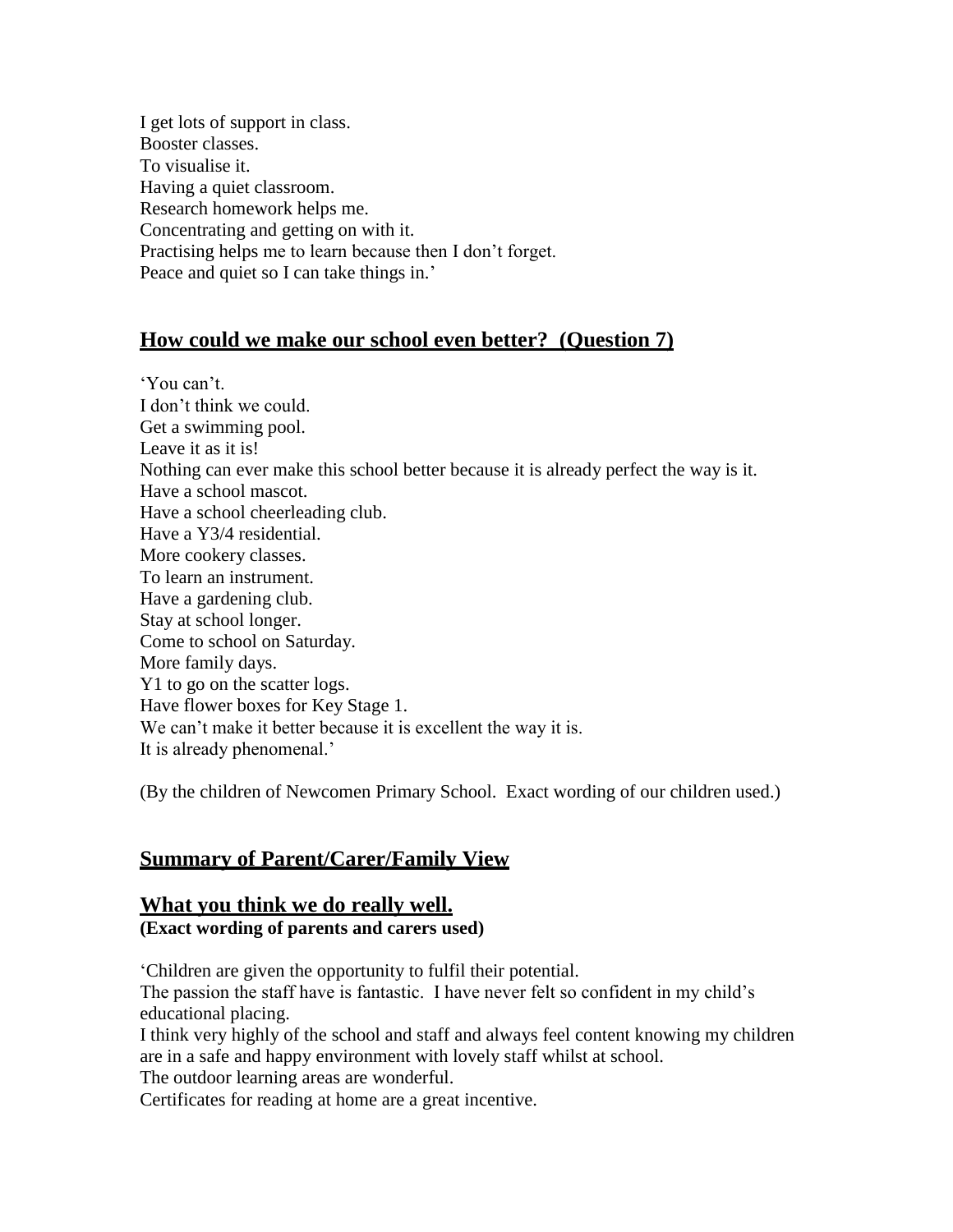I believe my child receives an outstanding education at Newcomen. She has made exceptional progress. I feel totally in touch with her progress, achievements and the levels she is striving towards. Am delighted with all aspects. Homework is varied and enjoyable with excellent feedback given.

I think the communication between school/teachers/parents and carers is maintained brilliantly with the Newsflash and phone calls home so we know our children are safe and cared for.

Newcomen is a school we should all be very proud of and this was overwhelmingly evident at the recent family day – thank you to all for a wonderful day.

All of the extra activities and opportunities which are facilitated for the children are hugely appreciated.

I think the school supports my children and my family very well.

There is a warm family feel with the school and the teachers.

EYFS staff are fantastic. The school is brilliant and secure.

You provide a fantastic learning environment for the children and encourage them all to work together as a team.

You value feedback from parents and carers and you act on that feedback.

You put children at the centre of everything you do.

I think the bond between the teachers and pupils is amazing. Staff have been fantastic with any concerns I have.

Family day is a massive highlight of the school calendar. We love the idea of all families coming together to celebrate what is great about Newcomen.

Breakfast Club is a great option for working parents, thank you.

My daughter has loved running through the school gates for that last two years. That says it all for me.

I think the team spirit of the whole school is excellent and no one feels left out.

I think the school's values are excellent and I like that the children are taught to live by them.

I love the family ethos at Newcomen.

EYFS after school book club was an excellent idea.

Just keep up the hard work. The school is great as it is.

You strive for continual improvement across all areas.

Good communication and professionalism.

Leadership.

I am happy with how the school runs and the teaching is spot on.

Keep up the good work.

Children are very happy and pushed to their full potential.

Overall I think the school is brilliant and the way the school puts the children first.

Caring environment, very engaging.

The care all staff have for all the children is really lovely to see.

Involving all children in learning about different cultures.

Getting whole community involved.

I really have trust in the school. My child is doing very well. Children are happy.

Making parents part of the children's school life.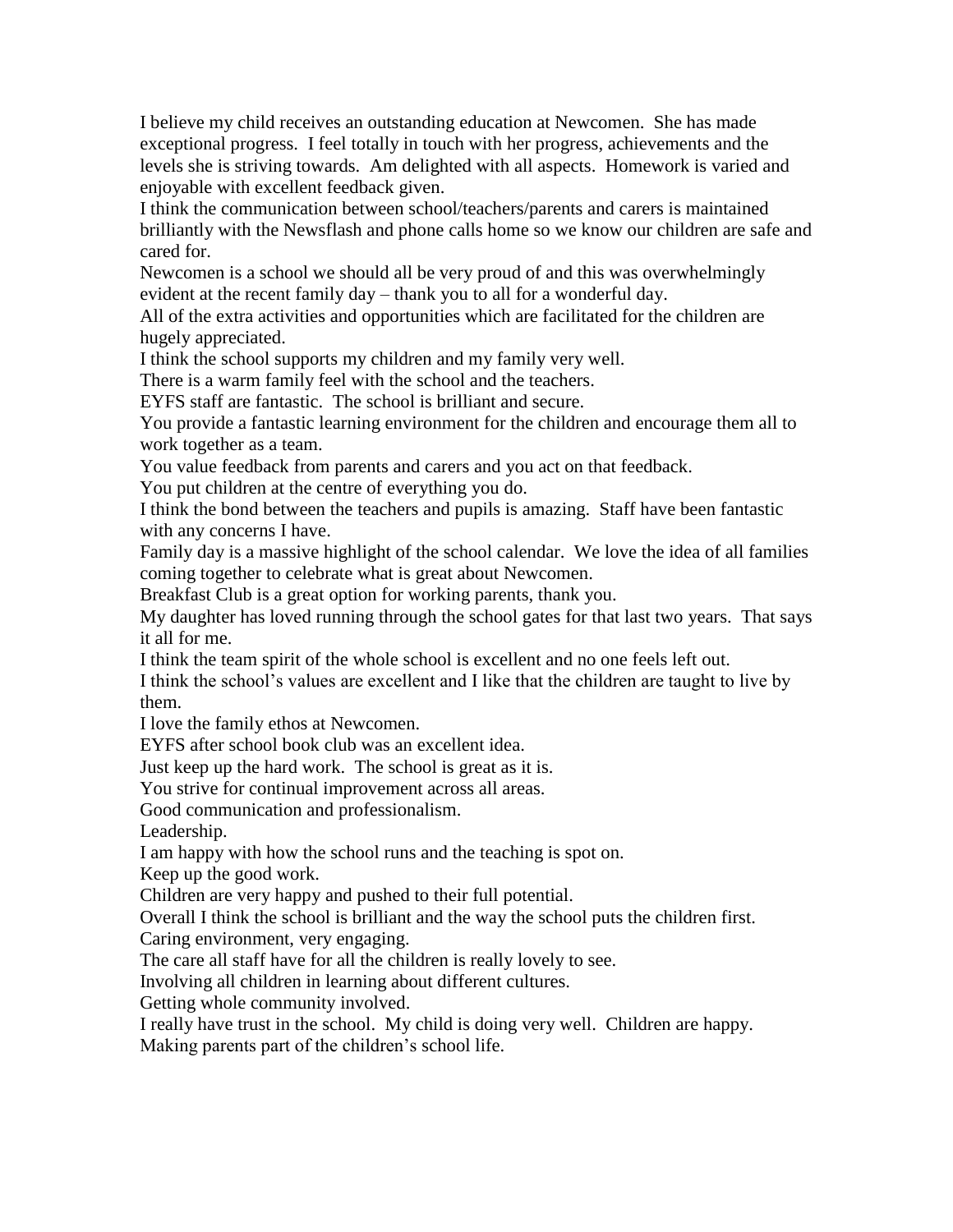Newcomen Primary School encourages the pupils to achieve great standards and by having special treats i.e. family Day, puppet shows. All the new play equipment looks really exciting. Really good school.

This is a happy school and maintains strong values of respect and manners.

Fantastic school – proud to be part of the Newcomen family.

You make my children feel very welcome.

Keep the pupils safe.

The school has a tremendous ethos when it comes to behaviour.

My child excels at this school. The level of teaching is brilliant.

You acknowledge positive and good behaviour. A lot of schools focus more on bad behaviour.

The security of the school is excellent.

All aspects of school are fantastic, security, family day are so well organised.

We are delighted with Newcomen Primary School.

Everything is done to the very best standard.

Family days are a joy to look forward to.

The newsletters keep us well informed.

Communication is excellent.

The school is a great school and has a great community feel.

Outstanding academic support.

We all believe that our school couldn't be any better.

Constant improvement to facilities.

Newcomen is a lovely friendly school.

New challenging physical areas in the playground.

After school clubs available.

Global citizenship and British Values events which ensure children are respectful and part of a wider community that extends beyond Redcar.

It is very reassuring that my child loves going to school and thank you for your dedication and valuing all children and parents.

Knowing my child is safe in a caring environment puts my mind at rest.

You are all so motivated and dedicated and I am so proud both my children have had the privilege to be educated at Newcomen Primary School.

Everything is done to the highest standard and I honestly can put my finger on anything that needs improving.

Teaching is of a high standard as shown by children's results and value added.

Reflective management, always striving forward.

You give children a safe, secure environment to learn in and you bring the most out of children to the best of their abilities.

Making parents feel welcome to join in.

My child's transition to Newcomen was quite hard due to bullying in the previous school. Miss Pusztai and her team made this the best thing she could have ever done.

I could not ask for a better teacher, always ready to help.

The children in school are so well behaved and polite.

Children always come out smiling saying they have had a great day. Well done on making learning such fun.

Every year I think Newcomen couldn't get any better but you do!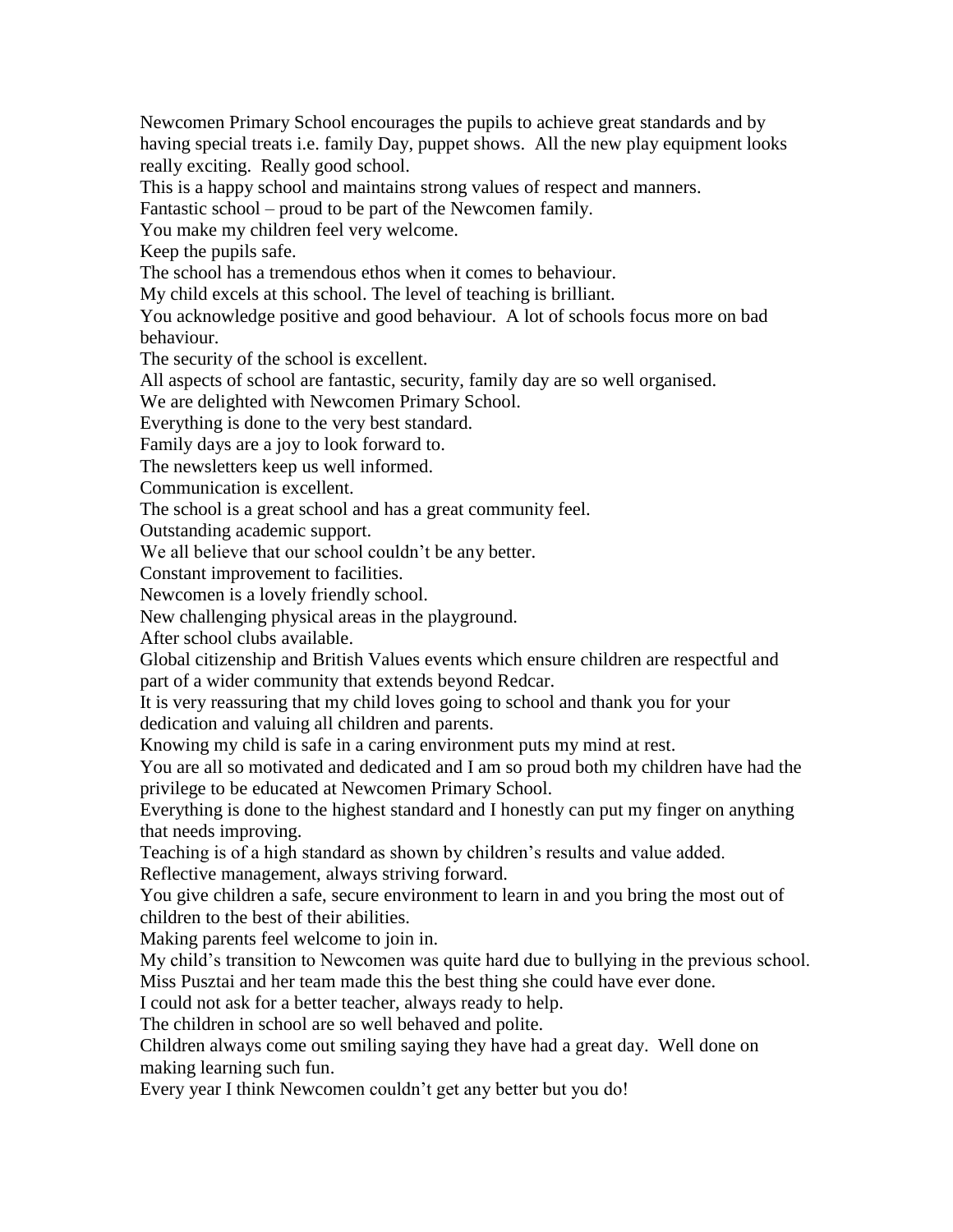Loved the class assembly. So much chance for parental involvement.

I know my child has the best education in the best school.

Parents' views are always taken into account.

I believe that the teachers at Newcomen help the children to believe in themselves, which pushes them to do their best and make them want to improve in everything they do.

I think Newcomen overall is an amazing school. The list is endless.

The children are a credit to the school – how well behaved they are.

Keeping my children safe and also making them enjoy receiving an education. Celebrating success.

My child is really happy at this school and I would not want her at any other school. Newcomen has made me and my son feel very welcome.

Both my children really enjoy being pupils at Newcomen and have both flourished whilst here.

Breakfast Club is brill.

Making children feel equal.

Being a working parent, it is enormously helpful to know at the beginning of the school year the diary dates so I can plan time off pro-actively.

Excellent staff/pupil relationships.

Sense of belonging and enrichment activities.

Instilling a pride in work and of achievement.

The songs at the family day were brilliant. Our anthems for home are 'You're the Voice' by John Farnham and of course 'Newcomen Family'.

School is fantastic and we are proud to be part of Newcomen family.

All aspects of the school are fantastic, security, family days are so well organised and allow the children to celebrate their hard work over the year.

My child loves coming to school which makes me happy.

Spelling tests each week are brilliant and although quite difficult some weeks, you push them to succeed.

The security of the school is excellent.

Parents' evenings are always very informative. Really happy with the school.

You try and make everyone feel part of one big happy family.

The school is a very welcoming place. Staff are always approachable.

Everything!

I believe that Newcomen works very hard to ensure all our children have the best possible education which in turn gives them the best prospects for their future.

Newcomen Primary School is the best school ever.

The biggest things that regularly shine through for me are the values of the school. They are so well instilled in all of the pupils that the behaviour is impeccable. The leadership of the school should be enormously proud of this, and it is very clear to me that Newcomen is the outstanding primary school in Redcar and Cleveland.'

(By the parents and carers of children of Newcomen Primary School. Exact wording used.)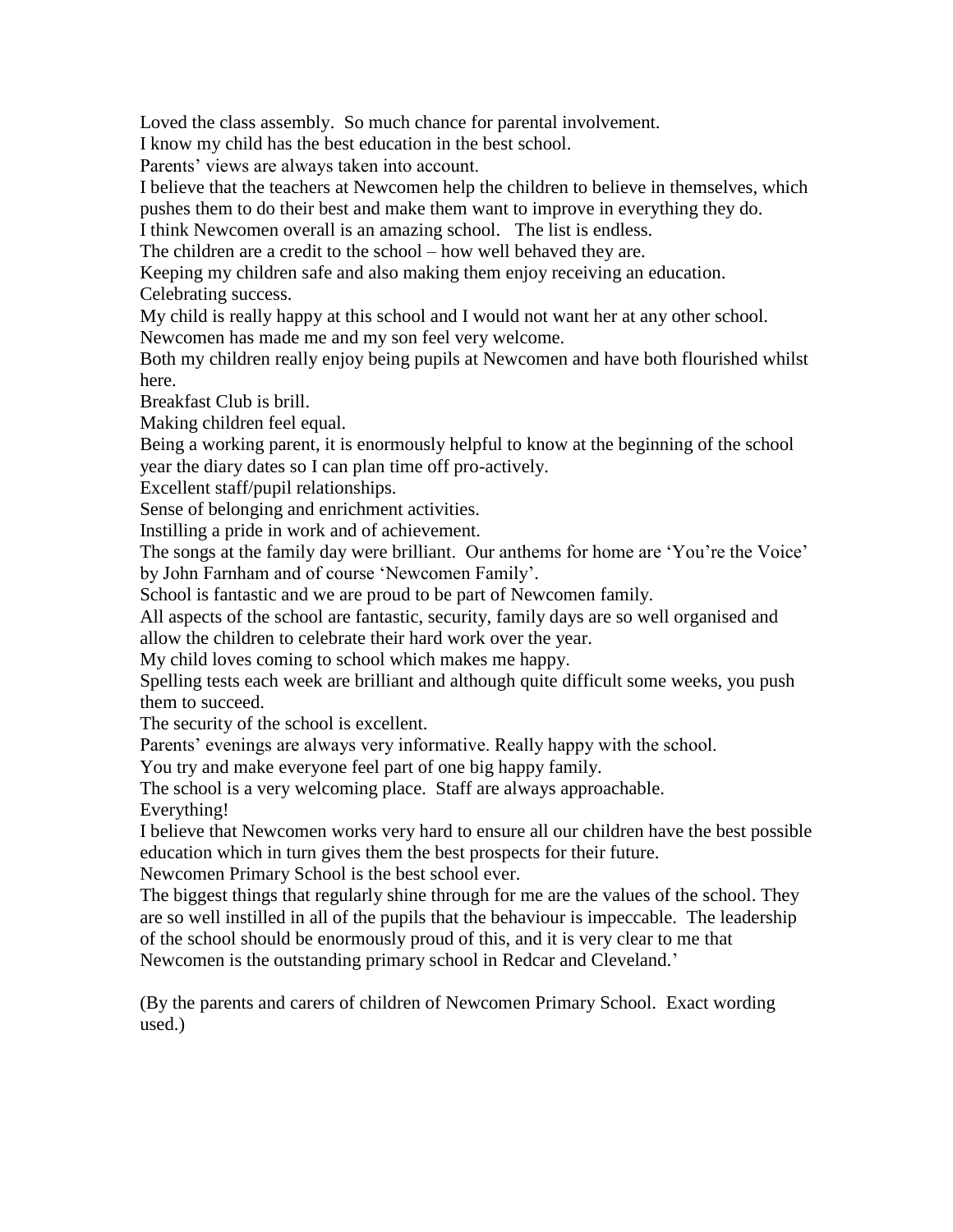#### **What you think we could do to make our school even better:**

'Have family fun days on a Saturday so people who work Monday to Friday can attend. Or have them start later so working parents can attend.

As a parent, I don't feel there is anything that could improve the school although my daughter would really like a girl's football team!

Keep up the excellent work. I think you are doing a brilliant job.

It is quite bad trying to cross roads to get to school because of parked cars.

I believe the school is a wonderful place for my children to be in. They and I believe this school couldn't be any better.

More opportunities for parents to come in and work with their children. Loved building rockets.

Keep up the good work.

There is nothing that Newcomen needs to do that would make it any better as it is phenomenal!

A text service because some of the messages don't get through.

Parent mail has never worked since it was set up. Would an email system be more useful?

Please can we have more classes for parents in EYFS? They are really helpful. Classrooms are a bit stuffy, could do with more ventilation.

Explain reward system of coloured pots to parents and carers*. (Please note this reward system is explained in the welcome meetings and explained in the curriculum newsletter and at consultation events.)*

Harder, more challenging homework.

Get a second set of gates to enter via Avon Road.

Nothing. You set a very good example to the pupils.

Have extra lessons in school on how to behave at home!

Stop people parking dangerously.

Like all schools parking is still an issue. Not sure how you can sort this though. Can you get a crossing assistant on Trent Road?

Keep doing what you do. It's one big family.

Would like to see spelling results in spelling books that come home.

After school clubs e.g. netball, judo are very good. Could these be extended to some of the younger children?

Nothing, it's perfect.

Homework Club.

Beamish trip for older children

Y4 Carlton Trip.

The school is perfect. Can it be made any better?

Properly enforce uniform policy for consistency.

You do not need to do anything more.

More photographs on the website.

More family days.

Continue to do everything you are already doing.

Stop people parking on footpaths and yellow lines.